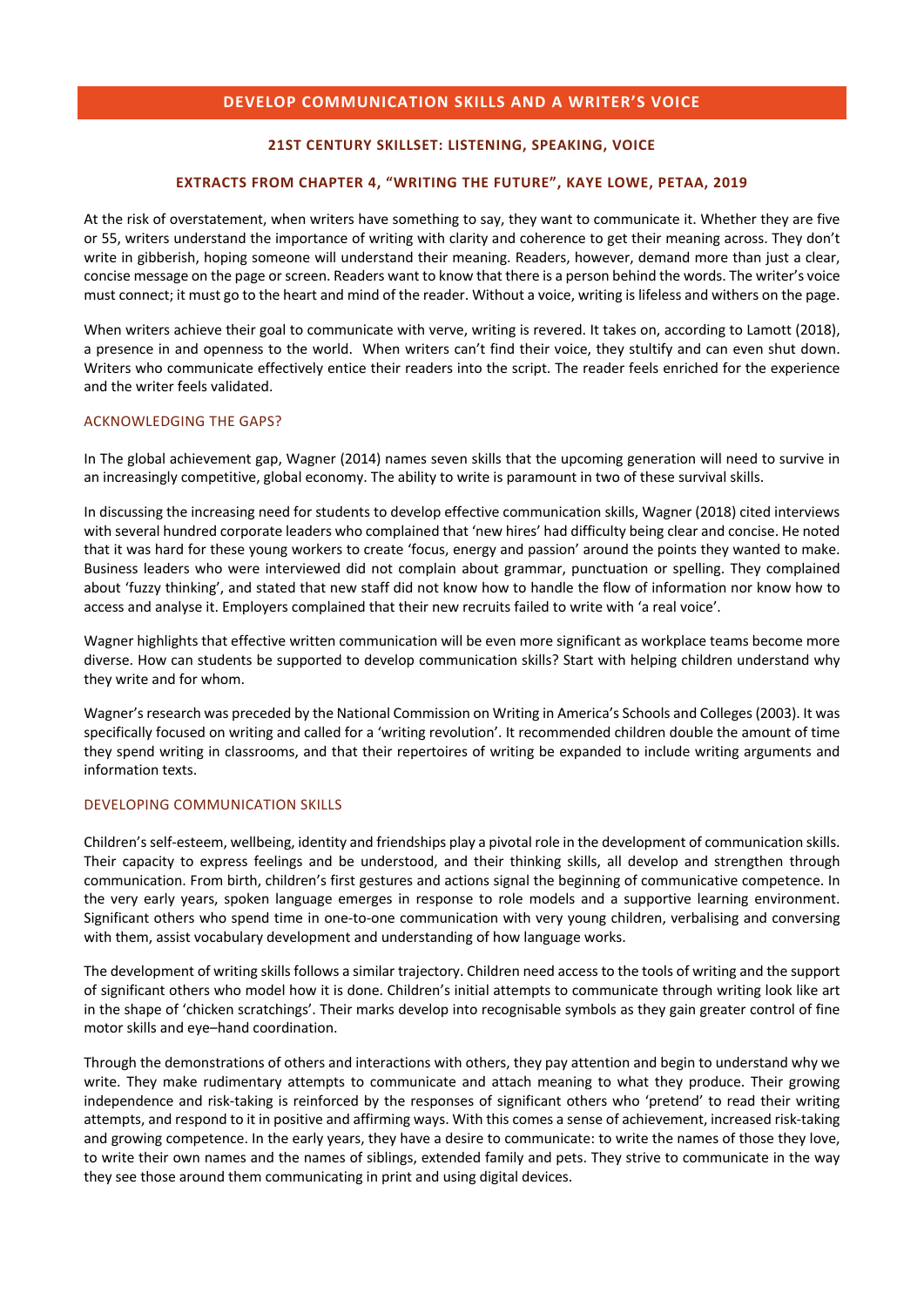The foundation for written communication is oral language. Children who do not experience regular, extended conversations in the home and community are exposed to as many as 30 million fewer words, by age three, than their counterparts (Hart & Risley, 1995). The implications are profound for students' abilities, confidence and effectiveness when communicating their thoughts and ideas. Without practice, multiple exposures to words, and systematic opportunities to use words, children are not likely to acquire the vocabulary and conceptual linkages to knowledge at the pace needed to narrow the achievement gap. Writing is dependent on students' competence to operate in the world of words – oral and written.

# WRITE TO COMMUNICATE

Writing as a means of communicating has two possible interpretations: knowledge telling and knowledge transforming. The distinction is a matter of goal orientation. When writers write for knowledge telling, they write to express what they know about a topic. Novice writers tend to concentrate their efforts in this direction. Writers who view writing as a means of transforming knowledge write with the reader in mind. Flower (1994) makes the distinction on the basis of experience and expertise, and refers to writers as 'novice writers – writer-based' and 'experts – reader-based'.

According to Locke (2015), those operating from a writer base focus their attention on 'knowledge telling' and ask:

- What do I know about this?
- Does this sentence correspond with the idea I want to express?"
- What else do I know about this?

Those who write from a reader base focus their attention on transforming knowledge and say:

- If I want to achieve this, then the first step I need to take is ...
- I can do this by saying …
- Having said that, what I need to do next …

What does this mean for the classroom? Teachers work with students to ensure they know the purpose of their writing and why they write. Without purpose and a sense of audience, students revert to regurgitating content and recalling information with voices that are barely recognisable as their own.

## LISTENING

The way to help children figure out who they are is to listen to them. Listening plays a critical role in writing and its importance is often overlooked in classrooms and in life. Children who are read to on a regular basis pick up the nuances of language and tune in to the rhythm, rhyme and wonder of words. They develop an ear for words and expression. It starts with listening.

In this day and age, there is a need to put down digital devices and turn off the television, to stop, make eye contact and listen. Listening is so basic that we take it for granted. We all crave for someone to pay us attention, take an interest in what we have to say, show us that they care, acknowledge that we exist, and appreciate us and our uniqueness. Listening connects us to others. Listening is validation for our ideas and feelings. We are assured that what we say matters; that we matter. In order to feel connected and secure, and to know that they belong, children have to be heard. It is a keystone to writing.

Genuine listening demands taking an interest in the speaker and what he or she has to say. Listening well is often silent but never passive. Listening serves two purposes: one, to take in information and corroborate with others' experiences; and two, it allows listeners to step out of their frames of reference (even if only momentarily). Nichols (2009) says that unfortunately, most of us think of ourselves as better listeners than we really are.

| Why listen well to others                             | How to listen well                                     |
|-------------------------------------------------------|--------------------------------------------------------|
| • Nourishes their sense of worth                      | • Give control to the speaker                          |
| • Satisfies the need for self-expression              | • Turn off your filters - tolerate differences         |
| • Helps them to clarify their thoughts and feelings   | • Give the speaker time                                |
| • Confirms that we all have something to say that's   | • Be open to listening and discovery                   |
| worth listening to                                    | • Show empathy - avoid sentimentalising or giving      |
| • Makes them feel valued and validated                | unsolicited advice                                     |
| • Leads to mutual respect - children are receptive to | • Be a witness, not a judge                            |
| what ewe say when they know we listen to them         | • Avoid interrupting to tell your version of the story |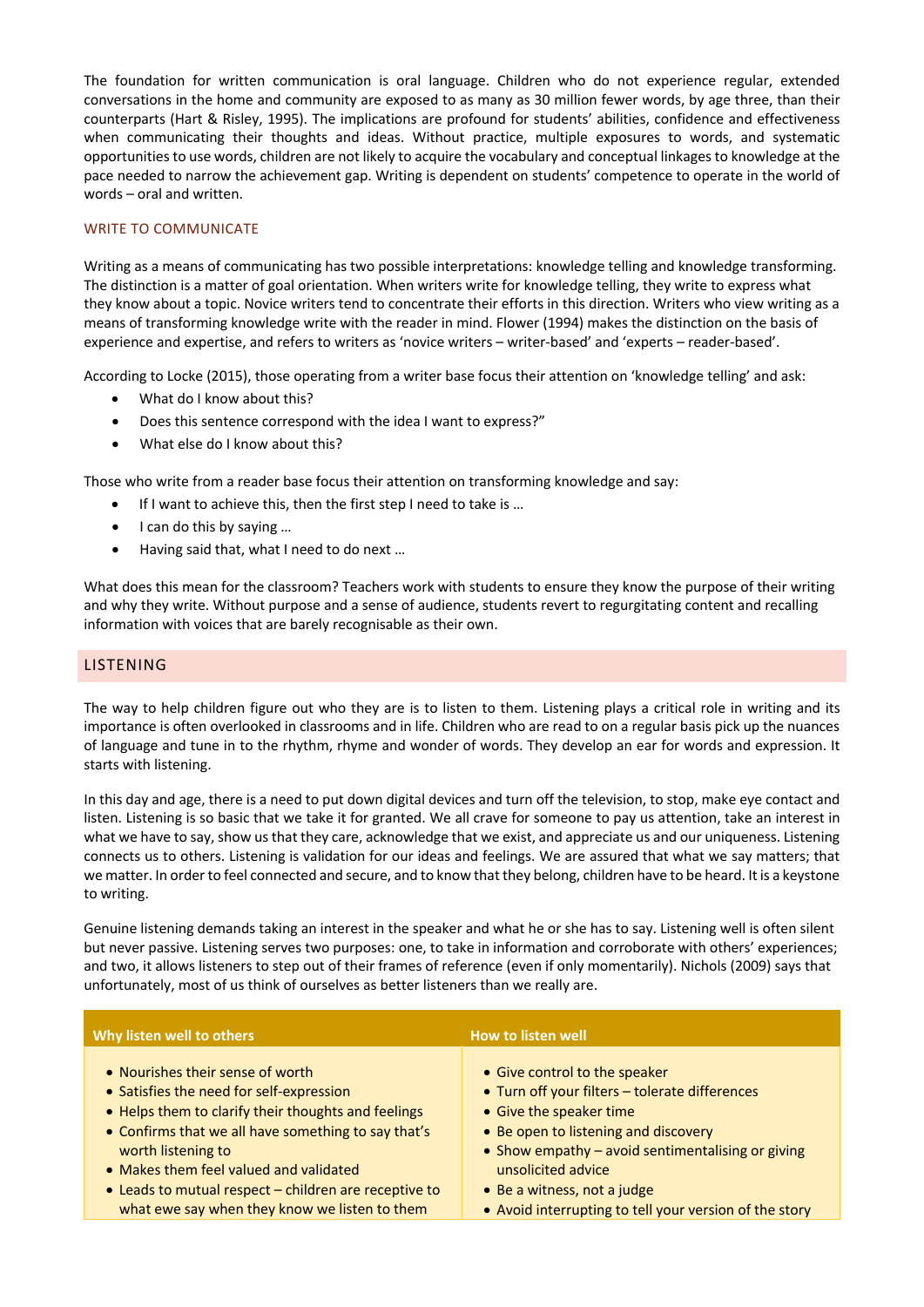#### MUTUAL UNDERSTANDING

The feeling of not being heard is a painful human experience. It leaves the speaker feeling unappreciated and small. When children experience this on a regular basis, their worlds contract, as does their sense of self-worth and vitality. Being listened to spells the difference between feeling accepted and feeling isolated. Wolf (1980) defines solitude, especially psychological solitude, as the mother of anxiety and he explains that how people respond to us as well as our connection to others is vital for our psychological well-being.

Not being heard has detrimental effects and long-lasting implications for learning. When those we care about most don't listen to us, it's painful to realise. According to Goffman (1961) 'There seems to be no agent more effective than another person in bringing a world for oneself alive, or, by a glance, a gesture, or a remark, or shrivelling up the reality in which one is lodged.' Aloneness and insecurity lead to poor communication and vice versa. The world of writing expects the writer to speak up.

Effective communication isn't achieved just by taking turns when talking. It takes a concerted effort to achieve mutual understanding. Mutuality is being present to another person in the context of respect and equality. Together, speaker and listener co-author the conversation. Effective listening is the basis for getting to know others and to learn about them, and is the precursor of relationships.

Establishing a balance between expression (talking) and recognition (listening) creates the context for conversations to be on an even footing. In classrooms where teachers move away from their desks and sit with students in one-on-one conferencing situations, mutual respect and quality listening are evident. In such situations, teachers do more listening than talking. They pay attention to students and ask questions to elicit insights into how they can improve their writing. Listening allows the teacher to understand the students' thinking processes, and assess what they know and don't know about writing.

## LISTENING AND EMPATHY

The essence of good listening is empathy. It is achieved by being receptive to what other people say and how they say it. Empathy requires an open mind, and sensitivity to other ways of thinking and expression. Good listeners accommodate diversity, appreciate uniqueness and tolerate differences.

By the time children reach four or five, empathy, or its absence, shapes how they relate to others. Children who have grown up being listened to understand that others are available and receptive to their needs. Preschoolers with a history of empathic listening are more engaged, more at ease with their peers and happier (Nichols, 2009).

When listening is genuine, the emphasis is on the speaker, not the listener. An empathetic listener is non-judgemental, attentive, restrained and mostly silent. The listener pays attention to the speaker without intruding or taking control of the conversation. Listeners deliberately make the effort to suspend their desire to speak long enough to hear what the others have to say. Empathic listening transforms relationships; it is a critical ingredient of the writing classroom. Writers need to listen attentively to each other and respond.

Most failures in listening result from the listener's need to say something; the focus shifts from what is being said to the listener's own experiences, opinions and judgements. This leads to reactions rather than responses. Pretending to listen while checking a mobile phone does not work.

## ALREADY LISTENING

Listening is always co-determined. We hear the speaker from the perspective of already knowing what we expect to hear. We, the listeners, react with an 'already listening' response. When answering the phone, we respond and listen differently to a relative than to someone from the tax office. The credibility of the speaker (judged by the listener) influences how they are heard. A speaker's credibility is influenced by the clarity and relevance of the message. Bias, in the form of preconceived notions and expectations, impacts our listening. Those who listen while tuned into their own feelings, thoughts and reactions are in fact talking and listening to themselves. It stands to reason that those who don't talk to us in turn don't expect us to listen.

*The obligation to listen can be experienced as a burden, and we all sometimes feel it that way. But it is quite a different thing to be moved by a sense that the people in our lives are eminently worth listening to, a sense of their dignity and value. One thing we can all add a little more of is understanding – respect, compassion, and fairness, the fundamental values conveyed by listening.*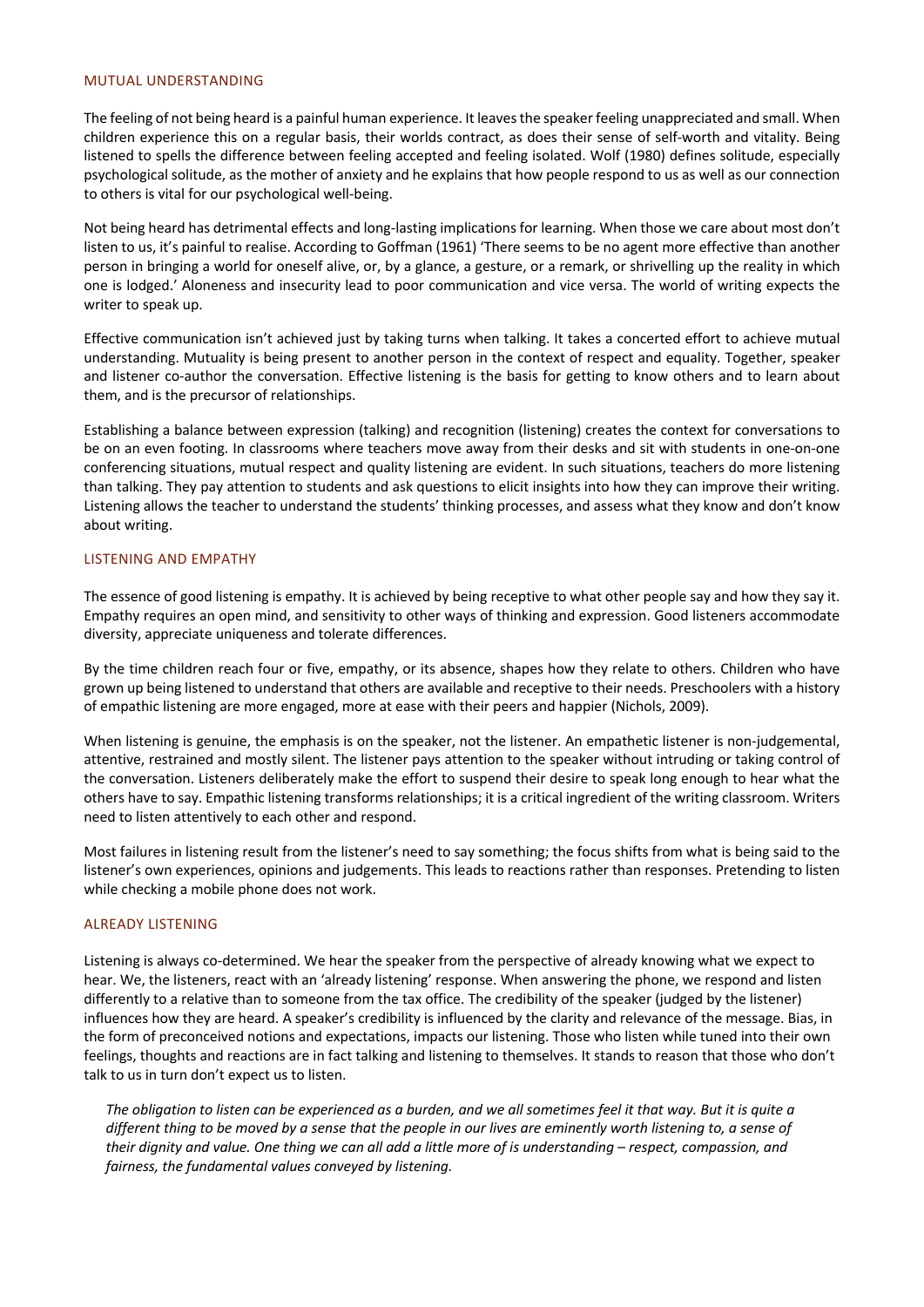# SPEAKING

#### *Reading and writing float on a sea of talk. - James Britton*

Speaking plays a significant role in the development of writing. Wells (2001) identified two types of speaking evident in classrooms: monologic and dialogic. Each impacts on writing in different ways. Monologic is the most common type of teacher talk, and it occurs when teachers leave few opportunities for interaction. The teacher is the giver of knowledge and students are passive recipients.

Dialogic, on the other hand, is based on an interaction between students and teacher as they share a common inquiry and jointly contribute to the learning. Dialogic talk engages students and teachers in genuine dialogue and inquiry. It promotes critical and higher-order thinking skills (Edwards-Groves, 2014). When talk is dialogic, knowledge and understandings are mutually constructed through collaboration, exploration and interaction. The inclusion of dialogic talk about writing facilitates students' understandings (Myhill et al, 2016; Love & Sandiford, 2016).

When talk is dialogic in classrooms, teachers and students interact with each other and students contribute to the decision-making process: teachers and students co-construct knowledge. Teaching is done 'with' students rather than 'to' students. Students know their voices are heard and matter. They are not mere 'consumers' in the learning process. They willingly share their growing knowledge either to test it or enable others to grow in their understanding.

It is in the context of talk that students explore and justify their own thinking. They ask questions of others and interact to figure out what they want to say and how to say it. When students are given opportunities to talk with their peers and to problem-solve, they are more motivated and self-reliant (Alexander, 2008). Research found that even small amounts of conversation (10 minutes a day) improved literacy learning regardless of the students' family background or their reading level (Nystrand, 2006).

There are three discrete phases in which dialogic talk benefits thinking and writing:

- During the generation of ideas What shall I write?
- During the oral rehearsal How shall I write?
- When being metacognitive (talking about the process of writing) How do I write?

In many classrooms, teachers dominate the talk. The talk is primarily monologic. The ratio of teacher talk to student talk is recommended to be around 20% to 80% for effective learning (Boushey, 2006). In practice, it can be more like 80% teacher talk, 20% student talk.

Speaking about writing in the classroom takes on many forms: teacher–student conferences, peer-to-peer conferences, author circles, whole-class discussions and collaborative groups, to name a few. Through talk, students express what they know and understand about the writing process, and interact around the texts they create. When teachers listen to writers talk about their writing, they can differentiate and tailor responses to meet the needs of each and every student.

Listening to students talk about their writing makes a difference to how they perceive themselves as writers. It also provides an opportunity to reinforce or set high expectations.

## VOICE

Writers need to discover they have a voice if they are to communicate effectively and connect with their readership. Voice is the imprint of the writer on their writing. It appears at every stage of the writing process. Newkirk and Kittle (2013, p. 99) say to 'ignore voice is to present the process as a lifeless, mechanical act … teachers who attend to voice listen to the person in the piece and observe how that person uses process components.

*Voice is the writer coming through the words, the sense that a real person is speaking to us and cares about the message. It is the heart and soul of the writing, the magic, the wit, the feeling, the life and breath. When the writer is engaged personally with the topic, he/she imparts a personal tone and flavour to the piece that is unmistakably his/hers alone. And it is that individual something – different from the mark of all other writers – that we call Voice.* (Education Northwest, 2014)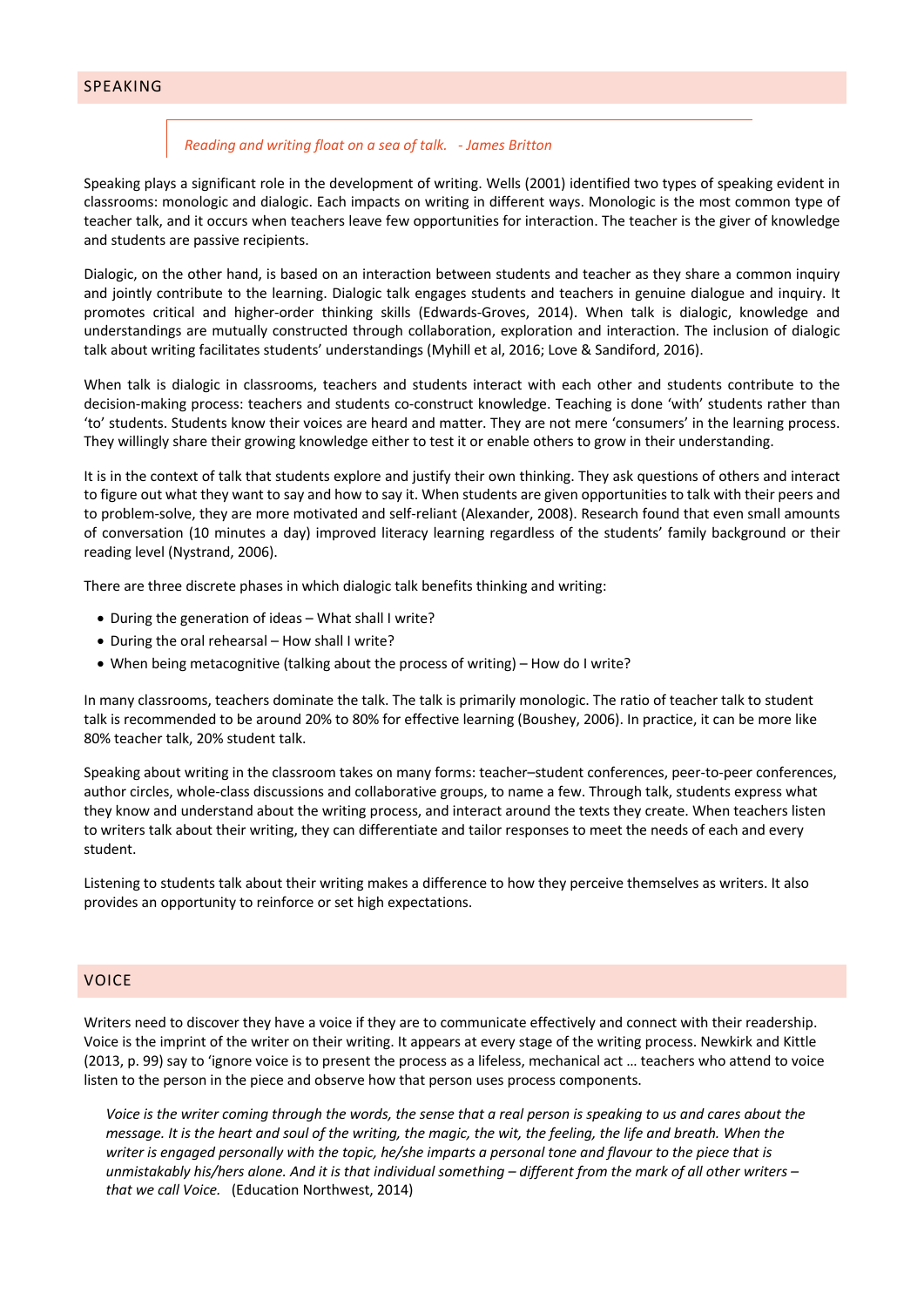US author Stephen King says that 'readers don't come back for the content, they come back for the writer's voice'. He believes it is this intimate relationship that voice engenders between the reader and the writer that has the reader looking for more. He goes on to explain, 'You hear people talk about "voice" a lot when I think they really just mean "style". Voice is more than that. People come back to books looking for something. But they don't come back for the story, or even the characters. They certainly don't come for the genre. I think readers come for the voice.'

It is not uncommon to find young children writing with voice. The following excerpts give a sampling of the different ways that children establish a voice in their writing, using humour and descriptive language to appeal to our emotions. Each excerpt gives a true sense that a real person wrote it.

*Once there was a pencil. His name was Brown. One day, something happened. One day, he was sick. He had a-pencillitis* – Ari, Kindergarten

*… Right I'm still trying to write as much as I can. Now, mind you, this book will probably never be published because it's not really interesting and I think I've spelt a lot ov werds rong. –* George, Year 4

> *BURNING EMBER A raging revenge A cold blooded killer ready to burn A fury ready to rise until breaking point This is my fate.* —Jack, Year 5

*I froze, watching as the huge, scaly chest heaved up and down, in time with the deep rumbling of snores. Finally, I thought, I can prove to everyone at Dragon Academy that I can kill one. A dragon. I didn't just become a knight because my father is the best one ever, the richest person of our time and headmaster of Dragon Academy. I unsheath my sword out from its holder, the silver blade and golden handle glinting in the moonlight as a slight 'ching' rang throughout the dark clearing.* — Madeleine, Year 6

*Sport is a game that you play to have fun and compete against your friends, but it is also a game to bring everyone together, to bring everybody in as one – nations, regions, boys and "girls, men and women! But 'apparently', there are some ludicrous people out there who think that men and women shouldn't play together in high level competition. I personally think that men and women should be brought together in competitive sport, and here's why ...—*Tim, Year 6

Voice goes beyond the individual words on a page – the writer calls you in. The distinctive mix of words tied together with conventions leaves the reader feeling satisfied. Voice gives writing its sound. Students learn what writing sounds like from what they read, from what the teacher reads and what their peers write and share. We tune our writing voices to the writing voices we know.

In order for students to develop a voice, it is imperative that they write about what they know. They have to choose topics that are significant to them. When students are asked to write about topics of little interest and about which they know very little, they write a minimum amount and what they do write is bland at best. Topics that are not theirs, or those that have passed their expiry date provide no impetus for the writer to step up and insert their voice.

There is a place for assigned topics and genres, but it is not in sustained daily writing time. Assigned topics could be the focus of literacy activities or teacher-led inquiries, or completed in other key learning areas where genres match the content. For example, in literacy activities, students could unpack and understand how to write a report. In science, they could write a report based on their scientific experiments, using the criteria developed in the literacy block activity.

In order to discover that writers have a voice, some mentors recommend adopting the voice of another writer as a way to begin. Lamott (2018) states that 'it is natural to take on someone else's style' as 'a prop that you use for a while until you have to give it back and it just might take you to the thing that is not on loan, the thing that is real and true: your own voice'. As much as she recognises the value in adopting another voice initially, she is adamant that the writer has to do what it takes to arrive at their own voice. 'The truth of your experience can only come through in your own voice. If it is wrapped in someone else's voice, we readers feel suspicious, as if you are dressed up in someone else's clothes … you are removing yourself one step further from what you have seen and what you know'.

Writing with voice is dialogic. That is, it is influenced by the sociocultural contexts in which writers write. The words of writers are influenced by "by audience, as well as the forms of writing accepted and valued by communities, and how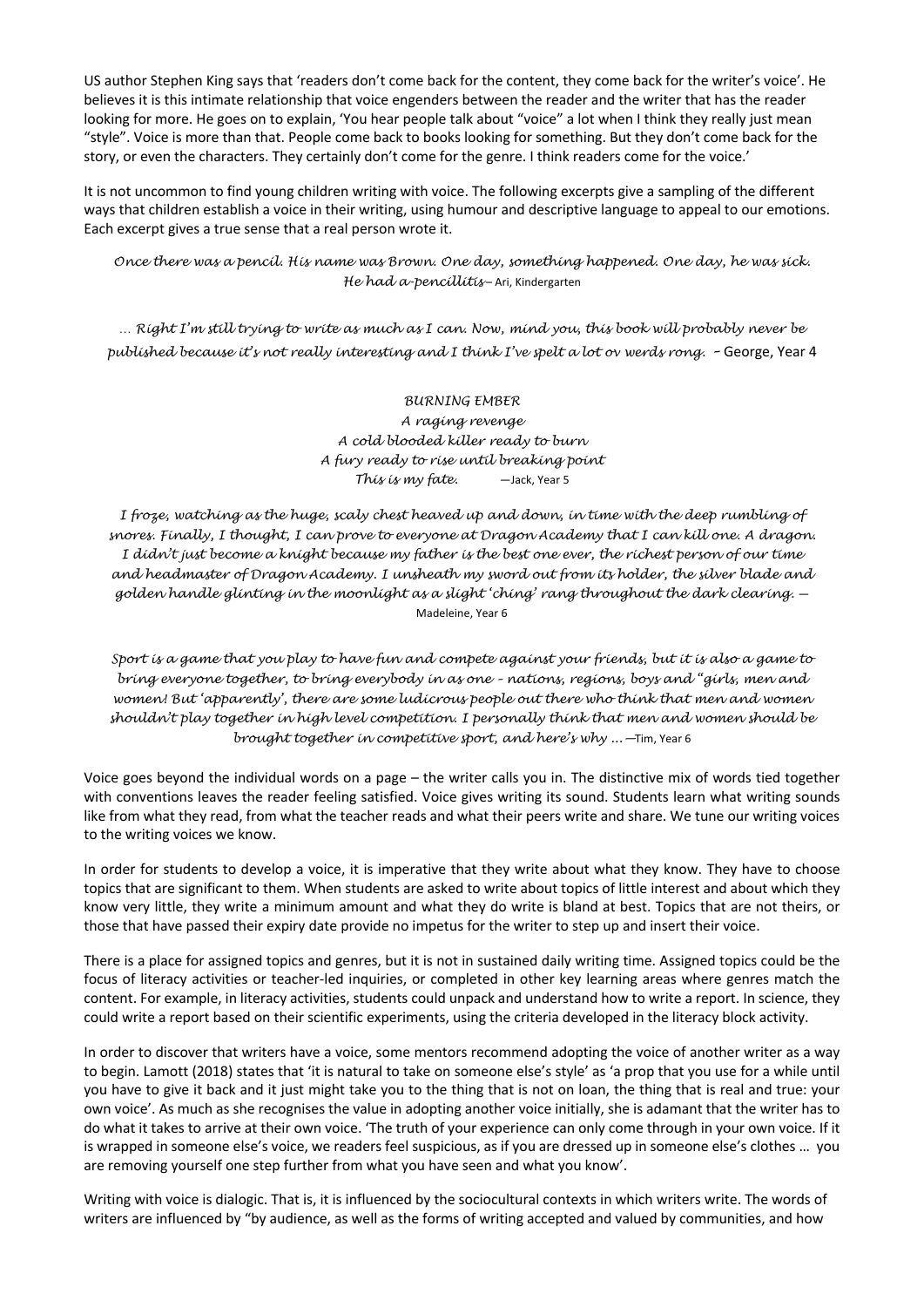writers see themselves in that community. Kamberelis and Scott (1992,) state: 'A writer's voice is not created solely out of the depths of his or her individuality. Rather it is constructed out of the voices of the individuals and communities to which the writer has formed various kinds of social alignments' This has implications for how we create writing communities within our classrooms. Writers have to be encouraged to share, openly interact with others, and value the writing of their peers in order to experience and build confidence in the expression of their voices.

In order to tune in to the writing voice of others, writers have to care. If students don't see themselves as writers, they have no legitimate reason to search for their own writing voices in the words of other writers, nor do they have a commitment to write well.

## PROMOTING COMMUNICATION SKILLS IN THE WRITING CLASSROOM

Classrooms that foster communication skills are characterised by:

#### *Respect*

We demonstrate sensitivity, understanding and empathy. Students embrace diverse opinions and different ways of knowing, show mutual respect and listen intently to one another. They appreciate the unique character of each writer's voice, and applaud the array of topics and interests evident in their writing communities.

#### *Dialogic talk*

Genuine dialogue dominates the classroom. Teachers and students jointly contribute to the learning. Together they inquire, ask questions of each other and accept different perspectives in response.

#### *Authenticity*

We write for real purposes and audiences. Students understand why they write and for whom. They publish on a regular basis. In Kindergarten, they publish every week or two weeks because this provides an invaluable source of reading material too. Other grades publish at least twice a term.

#### *High expectations*

Teachers inspire young writers not to lower their standards. Careful, encouraging praise where it is due can fuel the efforts of writers for a long time. A writing teacher looks for what is working well: a stand-out sentence, phrase or choice of word, a feeling engendered. The student who writes one sentence has an idea to be expanded; the student who has written just the date may be encouraged to write a diary. No writing effort can be wrong or bad, it is just unfinished, and all children – especially reluctant, resistant writers – need to know that they have a voice and it is being heard.

Communicating through writing is a social practice. Students need to share their writing with an appreciative audience if they are to grow as writers. Lloyd Jones, author of Mister Pip along with 15 other books, states that at the heart of writing is an author inviting a reader in: 'After all, language is an act of persuasion. Who are we trying to persuade? The phantom reader. How can I make you see this hill the way I see it? I will use language to create the picture so you can only see it the way I see it – an act of persuasion'.

# COMMUNICATION SKILL STRATEGY: CONFERENCING

Teacher–student conferences, peer-to-peer conferences and author circles are the backbone of the writing classroom, with value resulting from attentive and responsive listening. Teachers and peers reflect back to the writer what has been heard, and prompt the writer to question, extend, elaborate, alter and make decisions about what has been written.

Conferencing is a conversation that supports the writer with new understandings and insights, which can be applied to future writing. Teachers follow each and every writer in their classroom to understand their intentions and how their intentions can be supported to completion. Ray (1999) highlights the long-term benefit: 'Know that the help you give a child on a piece of writing will outlive that piece of writing'.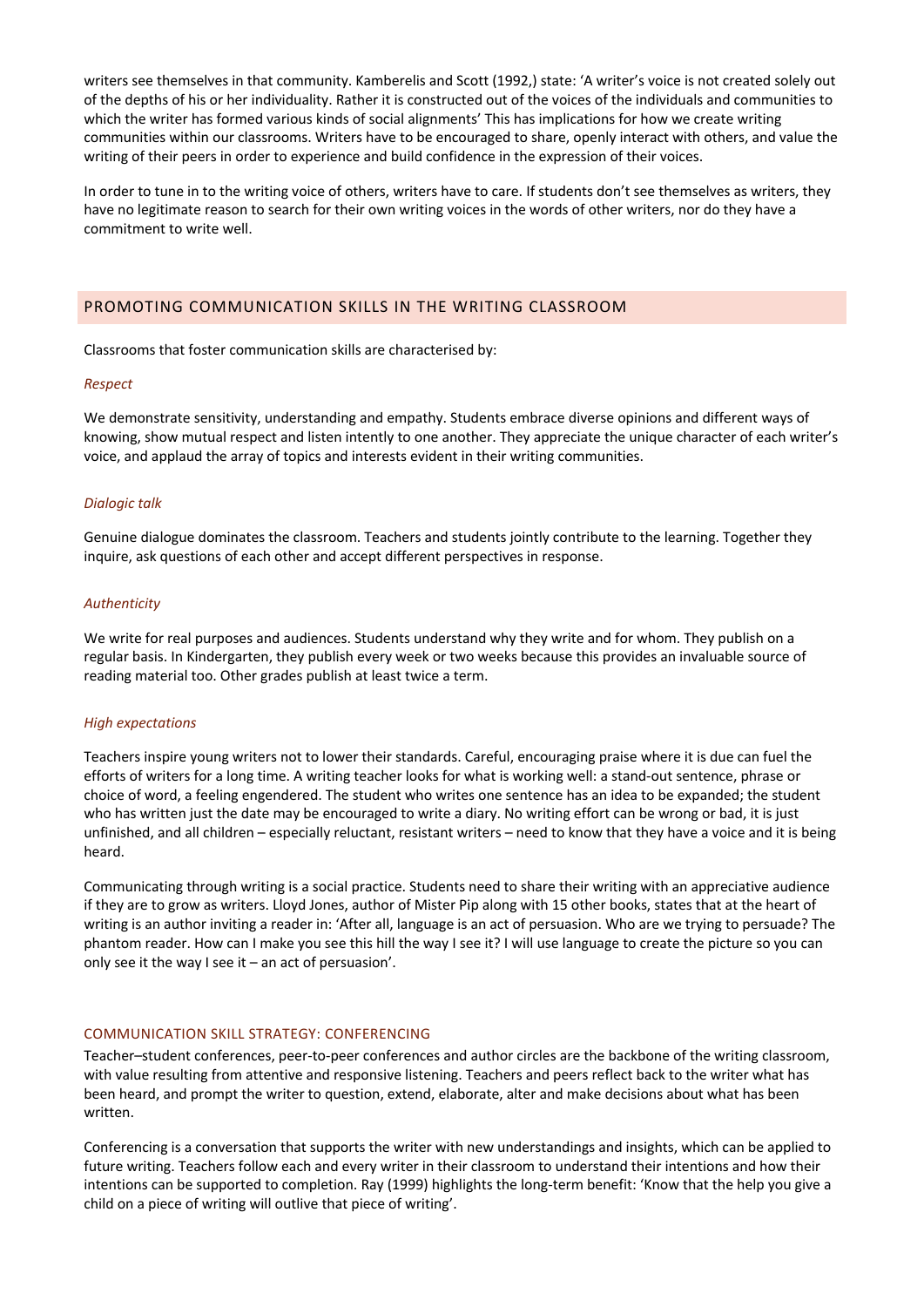| <b>Conference Type</b>               | <b>Description</b>                                                                                                                                                                                                                                                                                                                                                                                                                                                                                                                                                                                                                                                                                                                                                                                                                                                                                                                                                                                                                                                                            |
|--------------------------------------|-----------------------------------------------------------------------------------------------------------------------------------------------------------------------------------------------------------------------------------------------------------------------------------------------------------------------------------------------------------------------------------------------------------------------------------------------------------------------------------------------------------------------------------------------------------------------------------------------------------------------------------------------------------------------------------------------------------------------------------------------------------------------------------------------------------------------------------------------------------------------------------------------------------------------------------------------------------------------------------------------------------------------------------------------------------------------------------------------|
| <b>Teacher-student</b><br>conference | Schedule conferences with each student on a regular basis and establish a routine for<br>how conferences occur. Teachers listen, asks questions and support students to<br>problem-solve their way to solutions. Students keep control and ownership of their<br>writing.<br>• Listen. Let the student lead.<br>• Ask questions to understand the history of the piece of writing and what the writer<br>brings to the writing situation. Try to understand how and why this writing is<br>important. Acknowledge the writer's journey and aspirations for the writing.<br>• Respect the writing by not making corrections on the original. Make comments or<br>suggestions on another piece of paper, post-it note or notebook, or create a new<br>file with tracked changes.<br>• Identify the teachable moment. For example, give positive feedback, suggest<br>subtle changes, highlight the use of conventions, or explicitly guide the writer in<br>the use of a text type.<br>Teacher-student conferences and teacher-led inquiries prepare students to conference<br>with each other. |
| Peer-to-peer conference              | Assign two students to each conference group, and change the pairings each week. In<br>classrooms where students work in author circles, pair up students who aren't in the<br>same circle as this broadens each writer's exposure to different audiences.<br>• Writers maintain ownership of their writing, reading aloud something they have<br>produced that week. Some writers in Kindergarten make up a story to match their<br>early writing efforts and this is encouraged.<br>• Peers listen in order to respond. The conference is an interactive dialogue between<br>writers about their writing.<br>• Teachers initially provide guidance on how to respond, and step back as students<br>master conferencing dialogue.<br>Peer-to-peer conferencing and author circles provide different audiences for children<br>to share their writing.                                                                                                                                                                                                                                        |
| <b>Author Circle</b>                 | Create small groups of students (preferably three) who share their drafts and provide<br>constructive feedback. Each member of the author circle is allotted time in which they<br>read and get a response (three or four minutes is usually adequate in the lower<br>grades). Use a timer to ensure everyone gets a chance to share.<br>• Writers choose a piece of their own writing to share. They ask their peers for help<br>with any aspect of it. Students are enthusiastic about the process when they know<br>their voices will be heard and they receive immediate feedback from an audience<br>they value.<br>Teachers guide responses initially. They instruct students to listen and comment in a<br>certain way (for example, to listen for words that make a difference or comment on the<br>lead sentence, to point out what is working well and how the writer attracted your<br>attention, to ask questions that draw out more information).<br>Author circles are an opportunity for writers to receive constructive feedback from a<br>real audience."                    |